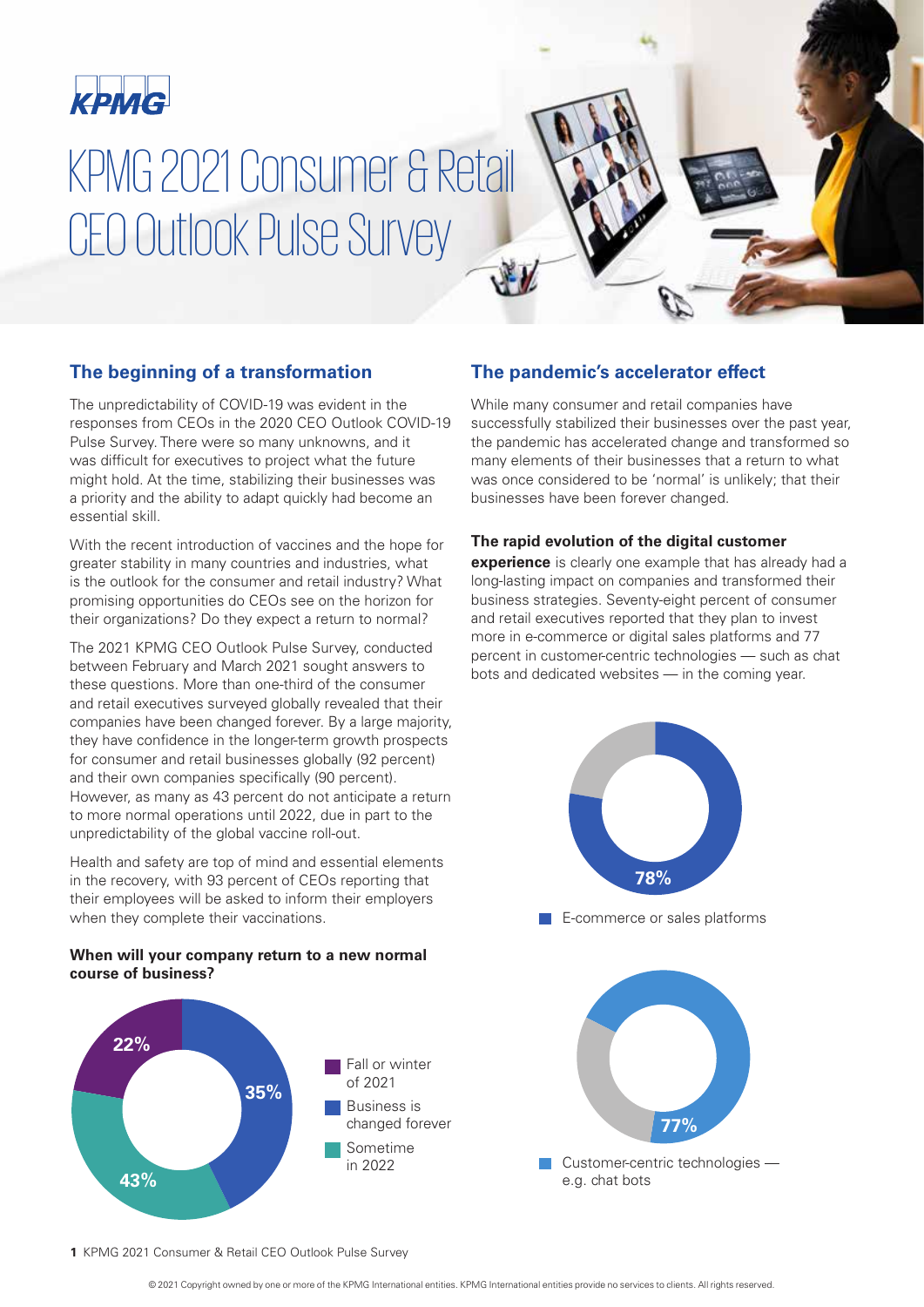$\blacksquare$  Progress has sharply accelerated, putting us **Progress has accelerated by** Global — 2021 Pulse (n=60) The digitization of operations and the creation of a next-generation operating model The creation of new digital business models and revenue streams The creation of a seamless digital customer experience The creation of a new workforce model, with human workers augmented by automation and artificial intelligence Global — 2021 Pulse (n=60) Global — 2021 Pulse (n=60) Global — 2021 Pulse (n=60) **12% 78% 8% 17% 42% 20% 38% 33% 68% 50% 8% 8% 12%**  $-3\%$  $2%$ 

- years in advance of where we expected to be
- a matter of months
- **Progress is the same as before the pandemic Progress has lapsed**

Close to two-thirds expect to engage with customers predominantly online in the future, with 42 percent of CEOs pointing out that the ability to create a seamless digital customer experience has accelerated so sharply during the pandemic that many companies are already years ahead of where they expected to be.

The impact of the pandemic also accelerated the digitization of companies' operations. In a matter of months, next-generation operating models were implemented that improved both the efficiency of the business and customers' experiences, and resulted in new revenue streams for many companies.

The pace of acceleration continued as **awareness of workforce stress and societal issues** became more prominent during the pandemic, with 53 percent of consumer and retail executives indicating they are increasing their HR resources going forward to help manage employee wellbeing and mental health.

While new opportunities are emerging, potential risks have to be considered as well. Consumer and retail executives continue to have **concerns about the sustainability of their supply chains**. The continuity and stability of supply chains has continued to be the number one risk identified by 40 percent of CEOs throughout the course of the pandemic — followed closely by concerns regarding operational and tax risks.

*Consumer & Retail CEOs globally are shifting their focus from stabilizing their businesses*  to transforming key aspects of their workplace and service delivery to meet the needs of *customers. With rapid digitalization, this includes differentiating themselves through their digital connectivity with customers along with an intense focus on cyber security to ensure the protection of customer data.* **"**

**"**

René Vader Global Head of Consumer & Retail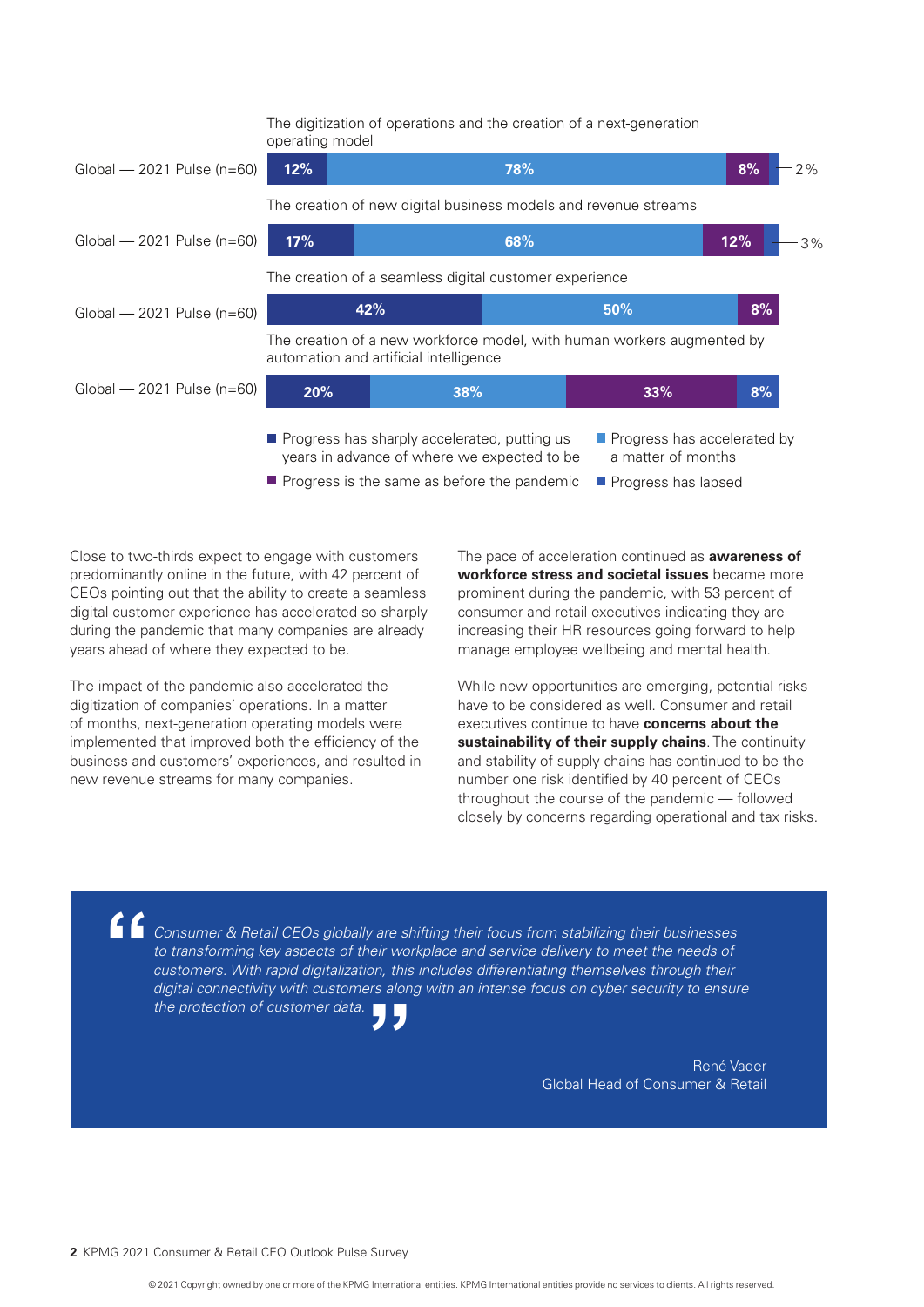# **The power of purpose**

While the world around the consumer and retail companies was being transformed, their leaders recognized the **importance and power of their companies' purpose**. The majority of consumer and retail CEOs (95 percent) reported that their companies' purpose drove the actions they took to address the needs of their stakeholders. In fact, all consumer and retail executives who responded to the survey reported that their **emotional connection to the purpose of their organization has been strengthened** by their experiences during the pandemic, and has resulted in a stronger connection between consumer and retail companies and their communities.

Being driven by such a strong corporate purpose has also resulted in an unwavering commitment to the **environmental, social and governance goals** of many businesses. Ninety-two percent of consumer and retail executives stressed that they want to **lock in the sustainability and climate change gains** they made in the past year, and almost all CEOs (98 percent) are reportedly beginning to shift their primary focus to the social component of their ESG program.

## **New opportunities (and risks) on the horizon**

Change is a constant, and the majority of consumer and retail CEOs said they are confident in their companies' emerging growth opportunities over the next three years. Despite concerns about the global economy overall, their appetite for mergers and acquisitions has not diminished. Fifty-two percent indicate an appetite for mergers and acquisitions that will have a moderate impact on their organization, while as many as 13 percent are more aggressive and suggest that they are likely to acquire companies that will have a significant impact on their operations.

What is the driving force behind this appetite? The transformational potential of digital sales platforms is one of the key drivers due to its potential for delivering significant increases in revenue. As a result, many consumer and retail companies are highly motivated to speed up the integration of digital customer sales and service solutions in their business models, and to implement technology-enabled operations to improve the overall efficiency of the business. A refreshed value proposition that enhances the customer experience, addresses consumers' evolving needs and leads to increased market share cannot be ignored, and it is helping to stimulate the appetite for strategic acquisitions. **Over the next 3 years, how would you describe your organization's M&A appetite?**



# **Future forward: Stability, sustained growth, rising competitiveness**

With a full year of pandemic experience behind them, consumer and retail CEOs are well aware of the vulnerable areas within their companies. While there may be some risks that will continue to require mitigation, business leaders are optimistic, however, they have managed to stabilize most of their operations and are looking ahead at new prospects for the future.

They are creating a brand new roadmap for reasserting their competitiveness in an increasingly dynamic marketplace. Leveraging the unprecedented digital and ESG opportunities which energized the transformation of their businesses over the past year, has been the first step on that journey.

To continue the dialogue about these insights and to share your experiences, we encourage you to contact your local KPMG Consumer & Retail leader. We would welcome the opportunity to hear from you.

*Consumer & Retail industry CEOs who were surveyed from 29 January* — *4 March 2021 were from 11 key markets (Australia, Canada, China, France, Germany, India, Italy, Japan, Spain, the UK and the US). All respondents have annual revenues greater than US\$500 million and 50 percent of the C&R companies surveyed have more than US\$10 billion in annual revenue.*